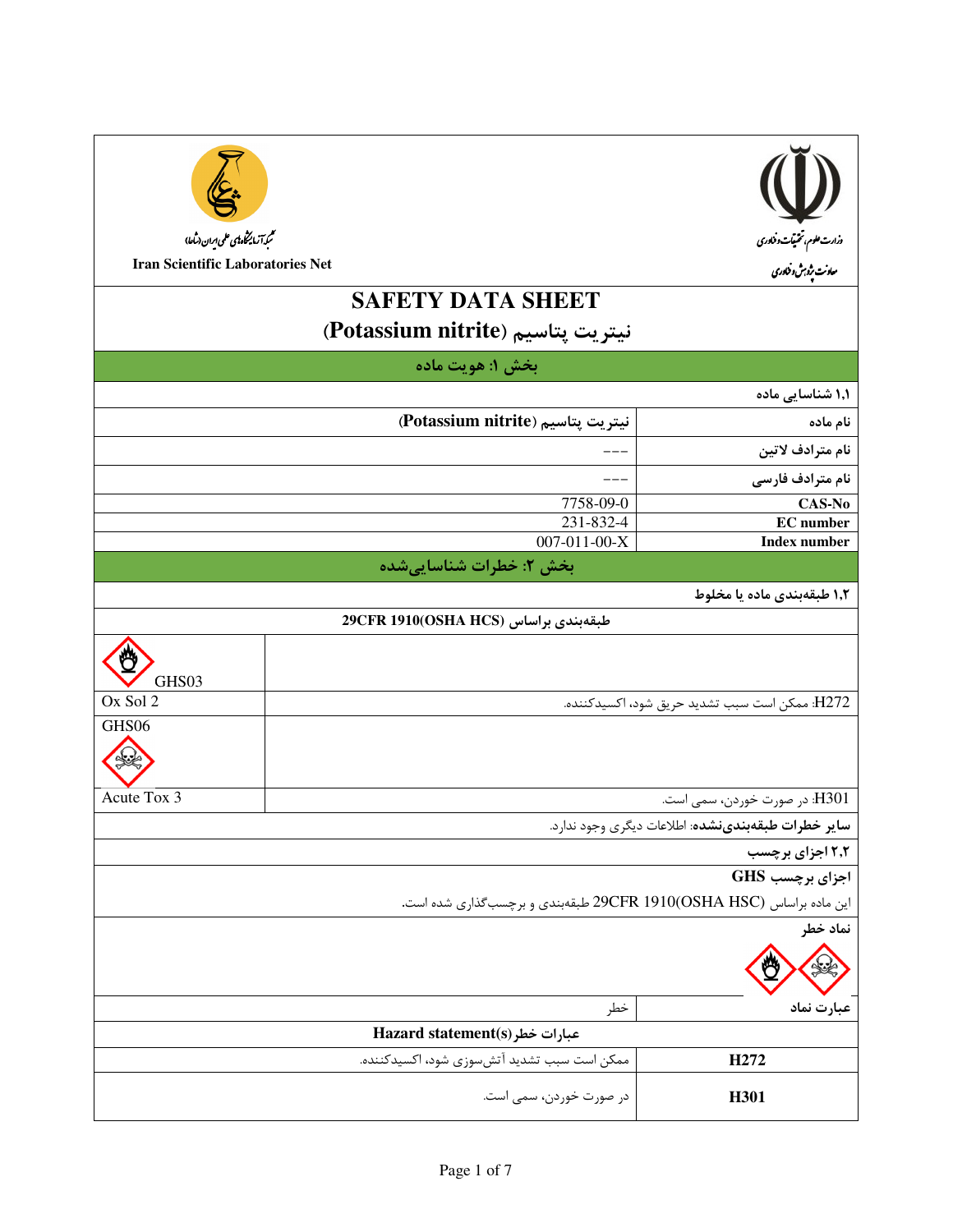| Precautionary statement(s) عبارات احتياط                                                        |                                             |
|-------------------------------------------------------------------------------------------------|---------------------------------------------|
| هرگونه احتیاطی برای جلوگیری از مخلوط شدن با مواد قابل احتراق باید در نظر گرفته شود.             | <b>P221</b>                                 |
| دور از مواد یا لباس قابل احتراق انبار/ نگهداری شود.                                             | P <sub>220</sub>                            |
| دور از گرما، جرقهها، سطوح داغ و شعلههای باز نگهداشته شود- استعمال دخانیات ممنوع است.            | <b>P210</b>                                 |
| در صورت خوردن ماده فورا با پزشک یا مرکز مسمومین تماس بگیرید.                                    | P301+P310                                   |
| بەصورت قفلشده انبار شود.                                                                        | P405                                        |
| ماده یا ظرف محتوی آن را مطابق با قوانین موجود، دفع کنید.                                        | <b>P501</b>                                 |
| ا ماده یخیلی سمی که سبب سایر اثرات سمی جدی و فوری میشود. $\rm p1A$<br>مواد اکسید کننده: $\rm C$ | طبقهبندى براساس استاندارد كانادا<br>(WHMIS) |
| قابليت اشتعال= ٠<br>سلامتی (اثرات حاد)= ۲<br>خطر فيزيكي= ٣                                      | دستەبندى HMIS (درجەبندى ۴−۰)                |
|                                                                                                 | ۳٫۲ سایر خطرات                              |
| کاربر دی ندارند.                                                                                | نتايج ارزيابي vPvB.PBT                      |
| بخش ٣: اطلاعات در مورد تركيب /اجزاء                                                             |                                             |
| مواد                                                                                            | ویژگی شیمیایی                               |
| 7758-09-0 Potassium nitrite                                                                     | <b>CAS#Description</b>                      |
| 231-832-4                                                                                       | EC-No                                       |
| $007-011-00-X$                                                                                  | <b>Index number</b>                         |

## بخش ۴: اقدامات کمکهای اولیه

۱٫۴ تشریح اقدامات کمکهای اولیه

**توصیه عمومی:** فورا همه لباسهای آلوده شده به ماده را درآورید. در صورت تنفس نامنظم یا ایست تنفسی، تنفس مصنوعی داده شود.

**در صورت تنفس**: هوای تازه تامین کنید. در صورت نیاز، به مصدوم تنفس مصنوعی بدهید. او را گرم نگه دارید. فوراً به پزشک مراجعه کنید.

**در صورت مواجههی پوستی:** فوراً پوست را بهطور کامل با آب و صابون شسته و آبکشی کنید. فوراً به پزشک مراجعه کنید.

**در صورت مواجههی چشمی:** چشمهای باز را برای چند دقیقه زیر آب جاری شستشو دهید. سپس با پزشک مشورت کنید.

**در صورت خوردن**: وادار به استفراغ نکنید، فوراً کمک پزشکی دریافت گردد.

اطلاعات برای پزشک

۲٫۴ مهم ترین علائم و اثرات حاد و تاخیری: اطلاعات بیش تری در دسترس نیست.

**۳٫۴ شاخص مراقبت پزشکی فوری و درمانهای خاص مورد نیاز**: اطلاعات بیشتری در دسترس نیست.

## بخش ۵: روشهای اطفاءحریق

۱٫۵ مادەي خاموش *ك*نندە

مادەي خاموش كنندەي مناسب:

پودر خاموش کننده یا اسپری آب. آتشهای بزرگتر را با استفاده از اسپری آب یا فوم مقاوم الکلی خاموش کنید. $\rm CO_{2}$ 

مادەي خاموش كنندەي نامناسب به دلايل ايمنى: خاموش كننده هالوكربن

۲٫۵ خطرات خاص ناشی از ماده یا مخلوط:

این ماده یک اکسید کننده است و گرمای ناشی از واکنش با عوامل احیا کننده یا قابل احتراق، ممکن است سبب اشتعال گردد.

در صورت حریق این ماده، مواد زیر آزاد میشوند: اکسیدهای نیتروژن (NOx). اکسید پتاسیم.

**۳٫۵ توصیه برای آتشنشانان**: رسپیراتور (تجهیزات تنفسی) خودتامین پوشیده شود. لباس *کامل حفاظتی غیر*قابل نفوذ پوشیده شود.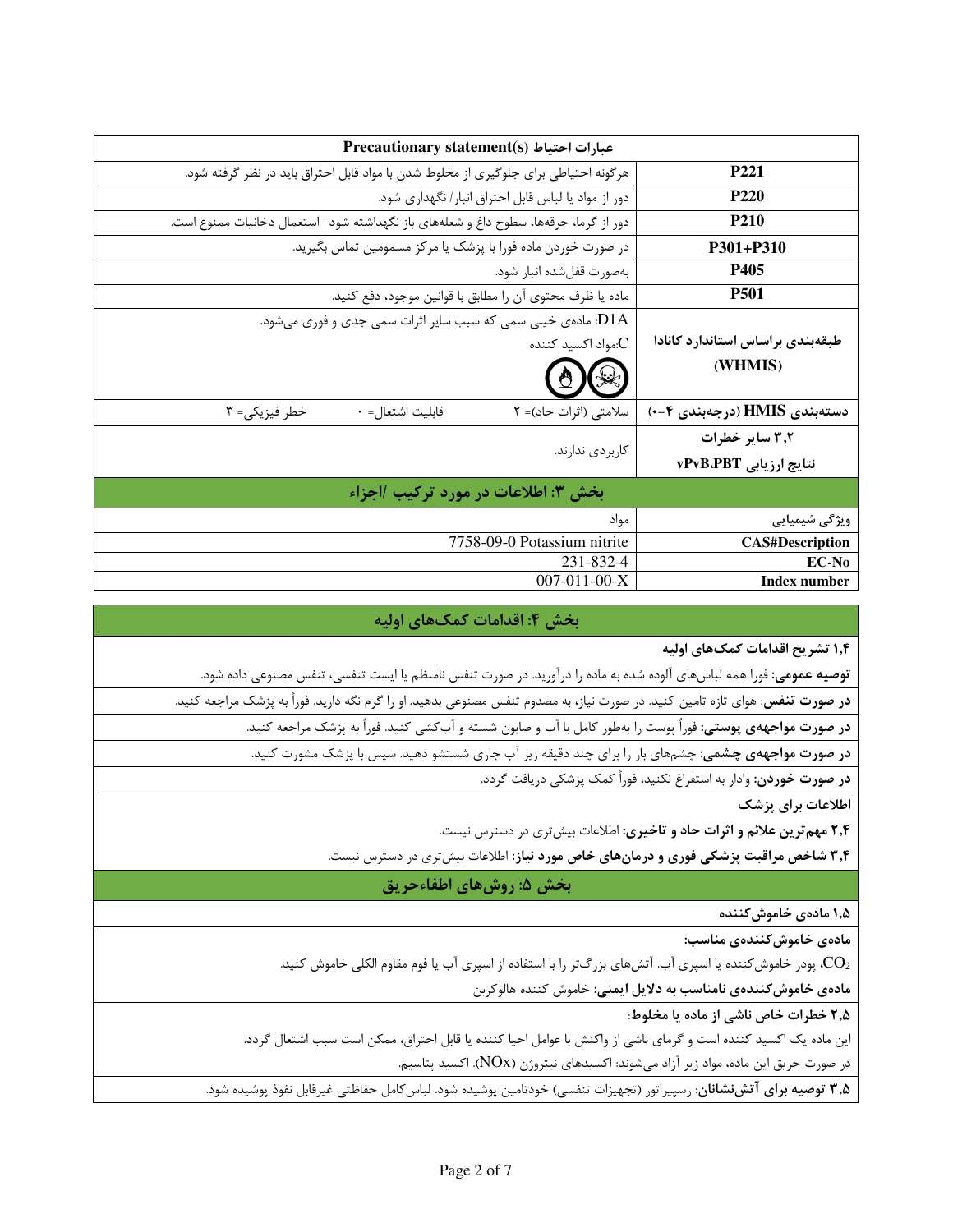## بخش ۶: اقدامات لازم در زمان نشت و ریزش تصادفی

۱٫۶ احتیاطهای فردی،تجهیزات حفاظتی و رویههای اضطراری:

تجهیزات حفاظت فردی پوشیده شوند. افراد فاقد تجهیزات حفاظت فردی را از محل دور نگهدارید. تهویهی کافی را برای محیط فراهم کنید.

**۲٫۶ احتیاطهای زیست محیطی:** اجازه ندهید ماده به آب زیر زمینی، مسیر آب و سیستم فاضلاب برسد.

۳٫۶ **روشها و وسایل برای رفع آلودگی و پاکسازی:** ماده آلوده را بهعنوان ماده زائد مطابق با بخش ۱۳ دفع نمایید.

۴٫۶ پیشگیری ازخطرات ثانویه:

بر روی مواد آلی مانند چوب، کاغذ و چربیها مانند یک اکسید کننده عمل مینماید. دور از ماده قابل احتراق نگهداری شود.

۵٫۶ منابع برای سایر بخشها:

براي اطلاع از حمل ايمن ماده، بخش لارا ببينيد.

برای اطلاع از وسایل حفاظت فردی، بخش ۸ را ببینید.

برای اطلاع از نحوهی دفع، بخش ۱۳را ببینید.

## بخش ۷: حمل و انبار

**۱٫۷ احتیاطات برای حمل ایمن:** تحت گاز حفاظتی خشک، حمل شود. ظرف را بهصورت محکم مهر وموم شده نگهداری کنید. ظروفی که در آنها محکم بستهشده را در محیط سرد و خشک ذخیره کنید. تهویهی کافی را برای محیط فراهم کنید.

**۲٫۷ اطلاعاتی دربارهی حفاظت در برابر انفجار یا آتش**: این ماده یک اکسید کننده است و گرمای واکنش با عوامل احیا کننده یا قابل احتراق ممکن است سبب اشتعال شود. ماده میتواند دمای احتراق مواد قابل اشتعال را کاهش دهد.

3,7 شرايط انبار ايمن شامل مواد ناسازگار:

**الزامات برای ظروف و اطاق ها**: الزام خاصی نیاز نیست.

**اطلاعات برای انبارنمودن ماده در انبار مشترک**: دور از آب/رطوبت انبار شود. با مواد آلی انبار نشود. دور از مواد قابل اشتعال انبار شود. دور از عوامل احیا کننده انبار شود. با اسیدها انبار نشود. دور از پودرهای فلزی انبار شود.

۴٫۷ سایر اطلاعات دربارهی شرایط انبار: ظروف را بهصورت مهر و مومشده نگهداری کنید. ظروف به خوبی مهر و موم شده را در شرایط سرد و خشک انبار کنید. تحت گاز بی اثر خشک، ذخیره شود. این ماده به رطوبت حساس است. در برابر آب و رطوبت محافظت شود.

بخش ٨: كنترل هاي مواجهه /حفاظت فردي

۱٫۸ اطلاعات بیش تر دربارهی طراحی سیستم تهویه:

تهویهی موضعی باید متناسب با مواد شیمیایی خطرناک طراحی و متوسط سرعت دهانهی هود حداقل ۱۰۰ ft/min در نظر گرفته شود.

۲٫۸ عوامل کنترل

حدود مجاز مورد نیاز در محیط کار بر اساس الزامات ایران (۱۳۹۱): -

۳٫۸ کنترلهای مواجهه:

تجهيزات حفاظت فردى

**روشهای بهداشتی و حفاظتی عمومی**: باید اقدامات پیشگیرانه معمول برای استفاده از مواد شیمیایی دنبال شود.

ماده را دور از مواد غذایی و آشامیدنی نگهداری کنید. فوراً تمامی لباسهای آلوده و کثیف را بردارید. دستها را قبل از استراحت و در پایان کار بشوئید. شرایط محیط کار ارگونومیک را فراهم سازید.

ت**جهیزات تنفسی:** وقتی غلظتهای زیادی از این ماده در محیط وجود دارد، از وسیلهی حفاظت تنفسی مناسب استفاده نمایید.

فیلتر توصیه شده برای استفاده کوتاه مدت:

به عنوان پشتیبانی برای کنترلهای مهندسی از رسپیراتور دارای کارتریج (P100(USA یا P3(EN 143) استفاده نمایید.

برای مشخص شدن نیاز به استفاده از رسپیراتورهای تصفیه هوا باید ارزیابی ریسک انجام شود. فقط از وسایل حفاظتی آزمایش شده و مورد تایید استانداردهای دولتی استفاده نمایید.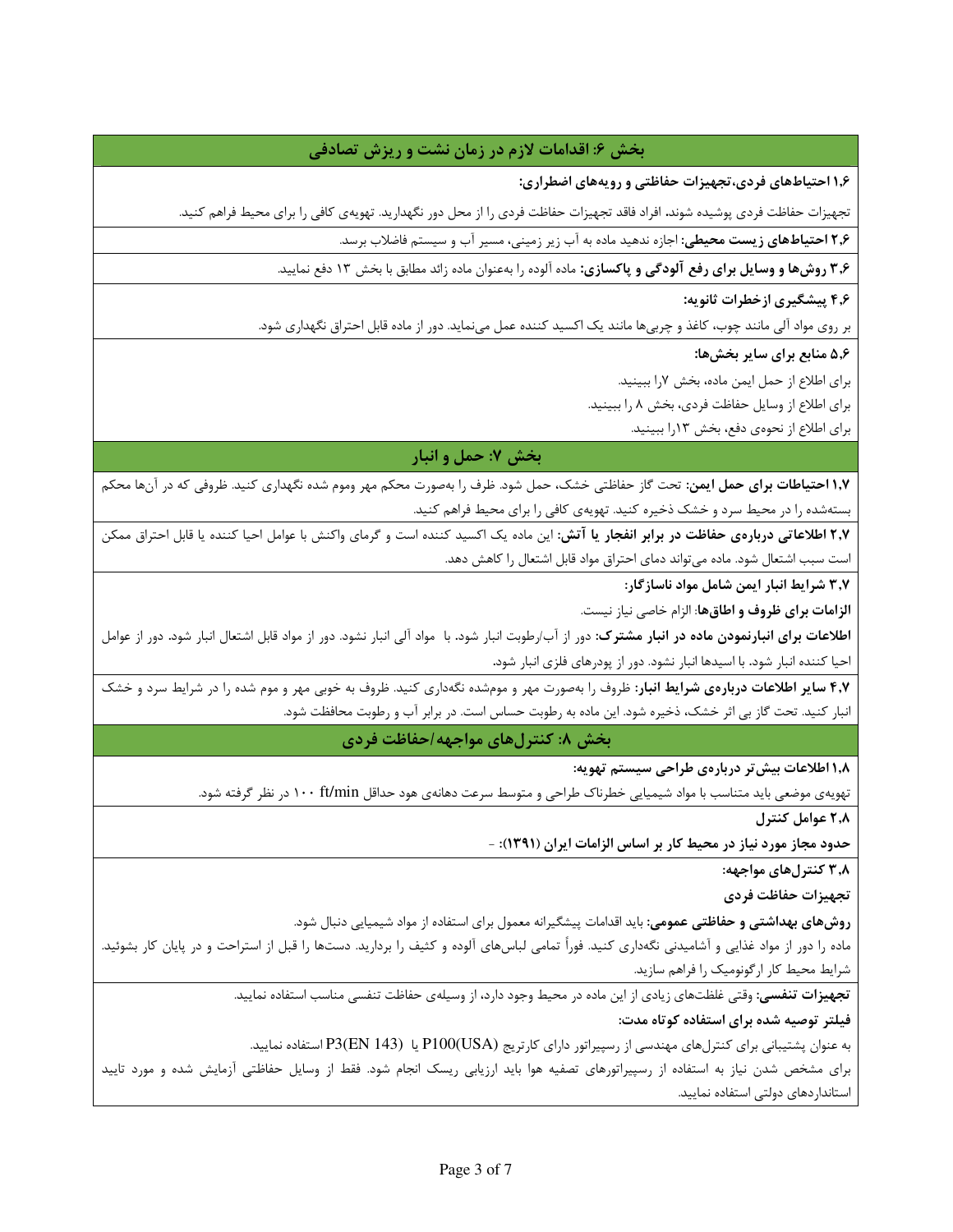حفاظت دستها: قبل از استفاده از دستكشهاى حفاظتى، مناسببودن آنها را بررسى كنيد.

انتخاب دستكش هاى مناسب نه تنها به جنس آنها، بلكه به كيفيت آنها نيز بستگى دارد. اختلاف كيفيت دستكش سازندگان متفاوت را بايد مد نظر داشت. جنس دستكشها: لاستيك نيتريل، NBR

مدت زمان نفوذ دستكش: ۴۸۰ دقیقه

ضخامت دستكش: 0.11 mm

**حفاظت چشم:** عینکھای ایمنی

حفاظت بدن: لباس كار حفاظتي

**توجه:** در زمینه انتخاب و استفاده از وسایل حفاظت فردی، رعایت کلیه موارد مندرج در "آیینiلمه وسایل حفاظت فردی" مصوب ۱۳۹۰/۳/۲۱ شورای عالی حفاظت فنی و بهداشت کارایران، الزامی است.

| <b> بخش ۹: خصوصیات فیزیکی و شیمیایی</b> |  |
|-----------------------------------------|--|
|-----------------------------------------|--|

| ۱٫۹ اطلاعات اساسی خصوصیات فیزیکی و شیمیایی |                                                      |
|--------------------------------------------|------------------------------------------------------|
| ظاهر                                       | جامد                                                 |
| رنگ                                        | سفید تا زرد کم رنگ                                   |
| بو                                         | مشخص نشده است.                                       |
| حد آستانهی بو                              | مشخص نشده است.                                       |
| pH(50 g/l) 25°C                            | $7.0 - 10.0$                                         |
| نقطەي ذوب                                  | 350°C(662°F)                                         |
| نقطهى جوش                                  | مشخص نشده است.                                       |
| دمای تصعید                                 | مشخص نشده است.                                       |
| قابلیت اشتعال (جامد،گاز)                   | در تماس با ماده قابل احتراق ممكن است سبب حريق شود.   |
| نقطه اشتعال                                | مشخص نشده است.                                       |
| دمای آتشگیری                               | مشخص نشده است.                                       |
| دمای تجزیه                                 | مشخص نشده است.                                       |
| دمای خود اشتعالی                           | مشخص نشده است.                                       |
| خطر انفجار                                 | وقتي با ماده قابل احتراق مخلوط شود، انفجاري است.     |
| محدودهى قابل انفجار                        | حد پایین: مشخص نشده است.                             |
|                                            | حد بالا: مشخص نشده است.                              |
| فشار بخار                                  | مشخص نشده است.                                       |
| دانسیته در دمای 20°C                       | 1.915 $g/cm^3$ (15.981 Ibs/gal)                      |
| دانسیتەی نسبی                              | مشخص نشده است.                                       |
| دانسيتەي بخار                              | كاربردى ندارد.                                       |
| نسبت تبخير                                 | كاربردى ندارد.                                       |
| حلالیت در آب در دمای 20°C                  | $3000$ g/l                                           |
| ضريب تفكيك (n-Octanol/Water)               | مشخص نشده است.                                       |
| ويسكوزيته                                  | Dynamic: كاربردى ندارد.<br>Kinematic: كاربردى ندارد. |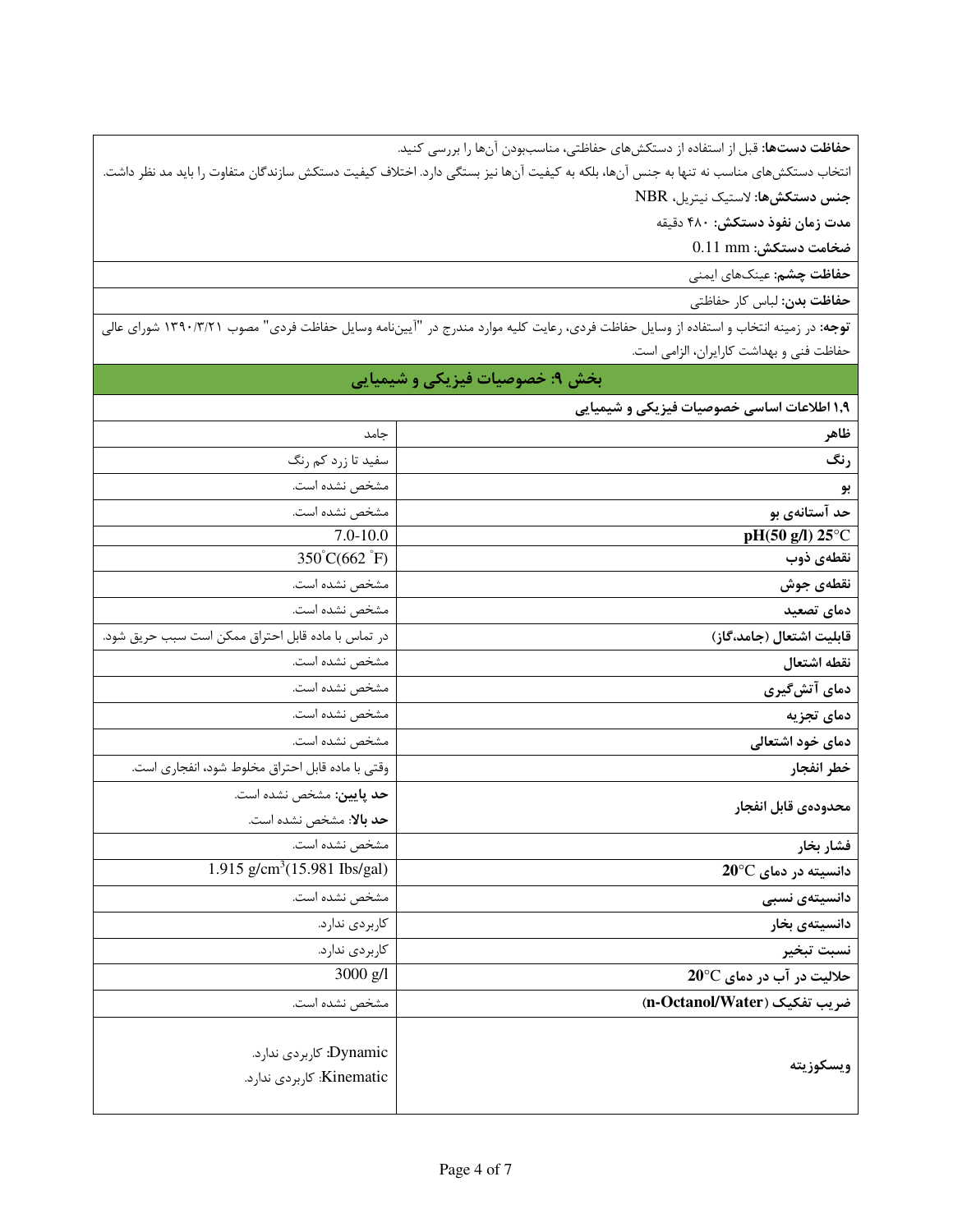| بخش ۱۰: پایداری و واکنشپذیری                                                                                                           |  |  |
|----------------------------------------------------------------------------------------------------------------------------------------|--|--|
| <b>۱٫۱۰ واکنش پذیری:</b> ممکن است سبب تشدید حریق شود، اکسیدکننده.                                                                      |  |  |
| ۲٫۱۰ پایداری شیمیایی: تحت شرایط توصیهشده برای انبار، پایدار است.                                                                       |  |  |
| ۳٫۱۰ تجزیهی حرارتی /شرایطی که باید ازآن دوری شود:                                                                                      |  |  |
| اگر تحت شرایط مورد توصیه، انبارشده و مورد استفاده قرار گیرد، تجزیهی حرارتی اتفاق نمیافتد.                                              |  |  |
| ۴٫۱۰ <b>واکنشهای احتمالی خطرناک</b> : با عوامل احیا کننده واکنش می دهد. با مواد قابل اشتعال واکنش میدهد.                               |  |  |
| ۵٬۱۰ شرایط اجتناب: اطلاعاتی موجود نیست.                                                                                                |  |  |
| ۶٬۱۰ <b>مواد ناساز گار</b> : مواد قابل اشتعال، عوامل احیا کننده، آب/رطوبت، مواد آلی، پودرهای فلزی، اسیدها.                             |  |  |
| <b>۷٬۱۰ محصولات خطرناک حاصل از تجزیه</b> : اکسیدهای نیتروژن(NOx). اکسید پتاسیم.                                                        |  |  |
| بخش١١: اطلاعات سمشناسي                                                                                                                 |  |  |
| ۱٬۱۱ اثرات سمشناسی                                                                                                                     |  |  |
| <b>سمیت حاد</b> : خوردن این ماده، سمی است. RTECS محتوی اطلاعاتی در مورد سمیت حاد این ماده است.                                         |  |  |
| :LD50 / LC50                                                                                                                           |  |  |
| 200 mg/kg<br>خوراكي،خرگوش<br>LD50                                                                                                      |  |  |
| تحريک يا خورندگي پوست: ممکن است سبب تحريک شود.                                                                                         |  |  |
| تحریک یا خورندگی چشم: ممکن است سبب تحریک شود.                                                                                          |  |  |
| حساسیت: اثراتی شناخته نشده است.                                                                                                        |  |  |
| اثر موتاژن بر سلول جنسی: RTECS محتوی اطلاعاتی در مورد جهشزایی این ماده است.                                                            |  |  |
| سرطان زایی (Carcinogenicity):                                                                                                          |  |  |
| در مورد خصوصیات سرطانزایی این ماده اطلاعات طبقهبندی شده توسط EPA,IARC,OHSA,NTP,ACGIH وجود ندارد.                                       |  |  |
| <b>سمیت تولید مثل: RTECS</b> شامل اطلاعاتی دربارەی سمیت تولید مثل توسط این ماده است.                                                   |  |  |
| سمیت ارگانهای خاص هدف- مواجههی تکراری: اثراتی شناخته نشده است.                                                                         |  |  |
| سمیت ارگانهای خاص هدف- یک بار مواجهه: اثراتی شناخته نشده است.                                                                          |  |  |
| خطر آسپیراسیون: اثراتی، شناخته نشده است.                                                                                               |  |  |
| <b>سمیت مزمن تا تحت حاد:</b> RTECS شامل اطلاعاتی دربارەی سمیت دزهای متفاوت این ماده است.                                               |  |  |
| <b>اطلاعات سمشناسی بیش تر</b> : بر اساس اطلاعات ما در مورد سمیت حاد و مزمن این ماده بهطور کامل تحقیق نشده است.                         |  |  |
| بخش ١٢: اطلاعات زيست محيطي                                                                                                             |  |  |
| ۱٬۱۲ سمیت                                                                                                                              |  |  |
| <b>سمیت برای آبزیان:</b> اطلاعات تکمیلی بیشتری در دسترس نیست.                                                                          |  |  |
| ۲٫۱۲ مقاومت و تجزیهپذیری: اطلاعات تکمیلی بیشتری در دسترس نیست.                                                                         |  |  |
| ۰٫۱۲ احتمال تجمع زیستی: اطلاعات تکمیلی بیشتری در دسترس نیست.                                                                           |  |  |
| ۴٫۱۲ نفوذ در خاک: اطلاعات تکمیلی بیشتری در دسترس نیست.                                                                                 |  |  |
| ۵٬۱۲ اطلاعات زیستی بیش تر                                                                                                              |  |  |
| نكته: براي موجودات آبزي بسيار سمي است.                                                                                                 |  |  |
| <b>نکات عمومی:</b> برای موجودات آبزی بسیار سمی است. از انتقال این ماده به محیط زیست اجتناب کنید. برای ماهی و پلانکتون سمی است.         |  |  |
| اجازه ندهید ماده به آب زیر زمینی، مسیر آب و سیستم فاضلاب برسد. نشت ماده به درون زمین حتی در مقادیر کم برای آب آشامیدنی خطر خواهد داشت. |  |  |
| ۶٫۱۲ <b>نتایج ارزیابی PvB،PBT</b> : کاربردی ندارد.                                                                                     |  |  |
|                                                                                                                                        |  |  |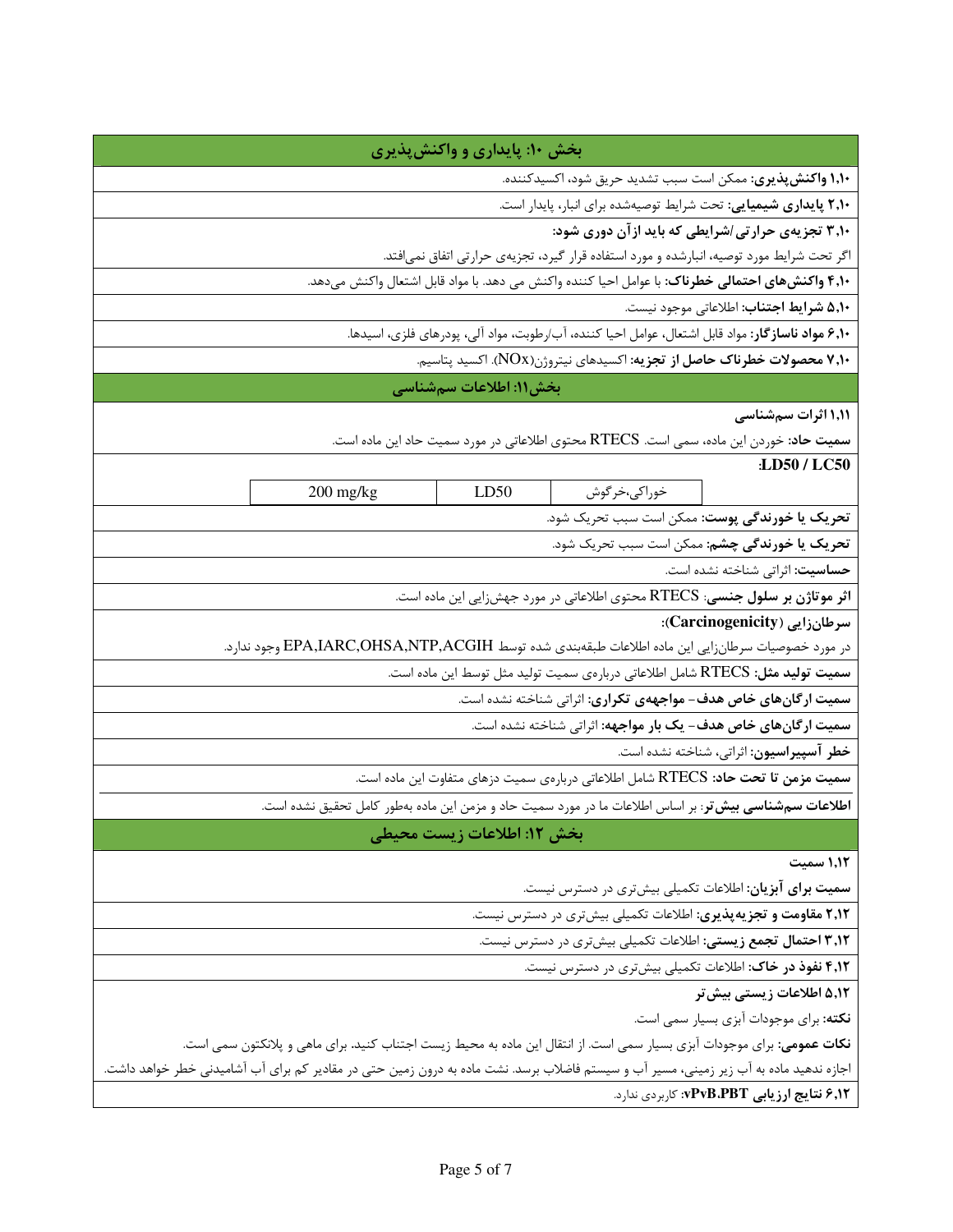| بخش ١٣: ملاحظات دفع                                       |                                                                                                                                           |  |
|-----------------------------------------------------------|-------------------------------------------------------------------------------------------------------------------------------------------|--|
|                                                           | 1,۱۳ روش های دفع مواد زائد                                                                                                                |  |
|                                                           | <b>توصیه:</b> برای دفع صحیح با مراجع قانونی مشورت کنید.                                                                                   |  |
|                                                           | <b>بستهبندي مواد آلوده:</b> بايد برطبق الزامات قانوني موجود انجام شود.                                                                    |  |
|                                                           | "براي اطلاع از كليهي ضوابط و قوانين دفع مواد در كشور به قانون مديريت پسماندها مصوبه ١٣٨٣ مجلس شوراي اسلامي و آئيننامه اجرايي قانون مديريت |  |
|                                                           | يسماندها مصوبه ١٣٨۴ هيات دولت مراجعه شود".                                                                                                |  |
|                                                           |                                                                                                                                           |  |
| UN1488                                                    | بخش ۱۴: اطلاعات حمل و نقل<br><b>UN</b> number                                                                                             |  |
|                                                           | <b>IMDG-IATA-DOT</b>                                                                                                                      |  |
|                                                           | UN proper shipping name                                                                                                                   |  |
| Potassium nitrite                                         | <b>IMDG-IATA</b>                                                                                                                          |  |
| POTASSIUM NITRITE                                         | <b>DOT</b>                                                                                                                                |  |
|                                                           |                                                                                                                                           |  |
| Class: 5.1 Oxidising substances                           | Transport hazard class(es)                                                                                                                |  |
| Label: $5.1$                                              | <b>DOT</b>                                                                                                                                |  |
| Class: $5.1(02)$ Oxidizing substances                     |                                                                                                                                           |  |
| Label: 5.1                                                |                                                                                                                                           |  |
|                                                           | <b>IMDG-IATA</b>                                                                                                                          |  |
| Class: 5.1 Oxidising substances                           |                                                                                                                                           |  |
| Label: 5.1                                                | Packaging group                                                                                                                           |  |
| $\mathbf{I}$                                              | <b>DOT-IATA-IMDG</b>                                                                                                                      |  |
| ماده خطرناک محیطی، جامد.                                  | خطرات محيطي                                                                                                                               |  |
| هشدار: مواد اکسید کننده                                   | احتیاطهای خاص برای استفاده کننده                                                                                                          |  |
| $F-A, S-O$                                                | <b>EMS Number</b>                                                                                                                         |  |
| نیتریتها و مخلوطهای آنها.                                 | گروههای جداسازی                                                                                                                           |  |
| کا, بر د ندار د.                                          | حمل عمدهای براساس الزامات                                                                                                                 |  |
|                                                           | Annex II of MARPOL73/78 and the IBC code                                                                                                  |  |
|                                                           | اطلاعات بيش تر حمل ونقل                                                                                                                   |  |
|                                                           | <b>DOT</b>                                                                                                                                |  |
| خير                                                       | آلاينده دريايي(DOT)                                                                                                                       |  |
| UN1488, Potassium nitrite, 5.1, I                         | <b>UN "Model Regulation"</b>                                                                                                              |  |
|                                                           | بخش ۱۵: اطلاعات قانونی                                                                                                                    |  |
|                                                           | ۱٬۱۵ قوانین خاص ایمنی، بهداشتی و زیست محیطی برای این ماده یا مخلوط:                                                                       |  |
|                                                           | اجزای برچسب GHS: این ماده بر اساس( OSHA HCS)05HA طبقهبندی و برچسبگذاری شده است.                                                           |  |
| ۲٫۱۵ ارزیابی ایمنی شیمیایی: برای این ماده انجام نشده است. |                                                                                                                                           |  |
|                                                           | ۴٫۱۵ اطلاعات در مورد محدودیت استفاده: این ماده باید فقط توسط افراد صلاحیتدار فنی مورد استفاده قرار گیرد.                                  |  |
|                                                           | ۴٬۱۵ تصاویر خطر                                                                                                                           |  |
|                                                           |                                                                                                                                           |  |
|                                                           | عبارت نماد: خطر                                                                                                                           |  |